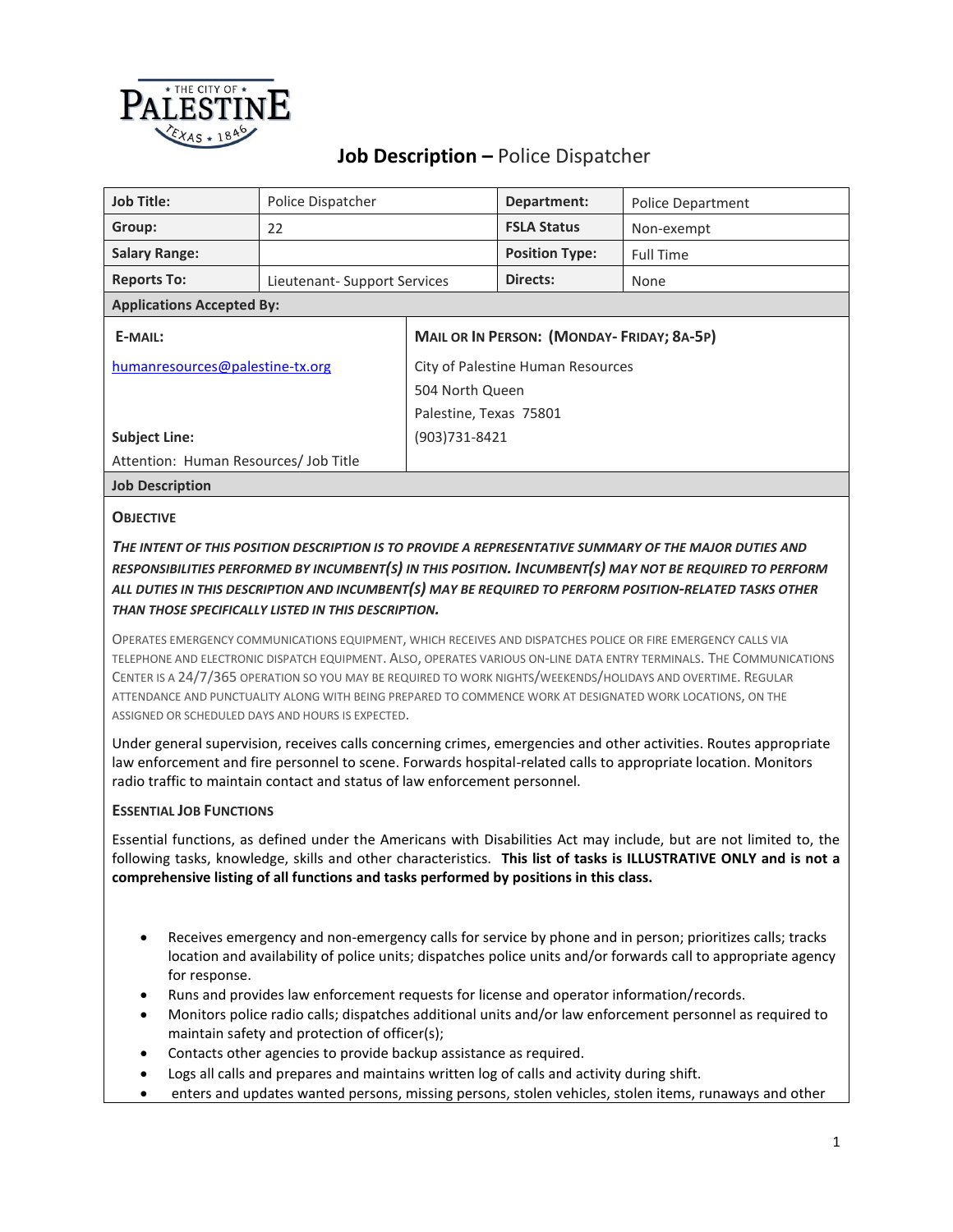

# **Job Description –** Police Dispatcher

information into a number of law enforcement data banks.

- researches and maintains current information regarding changes in maps, areas, units to be dispatched, etc.
- Runs requester information to check for wants and warrants; provides assistance according to established parameters.

#### **OTHER IMPORTANT JOB FUNCTIONS**

- Knowledge of applicable local, state and Federal statutes, rules, regulations, codes, ordinances, case law, City of Palestine policies and procedures, and other governing documents.
- Knowledge of police and other emergency dispatch policies, procedures and requirements.
- Knowledge of the basic principles of record keeping and file maintenance.
- Knowledge of telecommunication systems and a variety of law enforcement computer systems.
- Knowledge of street locations and map reading.
- Knowledge of basic computer functions and systems.
- Skill in working under pressure involving potentially conflicting information, fast moving, changing events, scared, traumatized and/or injured people.
- Skill in establishing priorities and handling high stress situations.
- Skill communicating detailed information clearly, concisely, and accurately.
- Skill accurately entering and retrieving information form law enforcement computer system.
- Skill in handling a high volume of telephone and radio traffic.
- Skill reading street maps.
- Skill establishing and maintaining effective working relationships with supervisors, co-workers, and the public.

#### **QUALIFICATIONS AND EDUCATION REQUIREMENTS**

- High school diploma or GED AND six months of public and/or private sector dispatching is preferred. Clerical, secretarial, or closely related work experience with extensive public contact in person and/or by phone, working with computers, or performing closely related duties is required.
- Must be able to obtain within six months of employment and retain Texas and National Criminal Investigation Commission certification. Must be able to work any shift and extended hours as needed.

#### **ACCEPTABLE EXPERIENCE AND TRAINING**

Related work experience is preferred.

#### **CERTIFICATIONS AND LICENSES REQUIRED**

- Must be willing and capable of completing all required courses and classes for certification requirements.
- Must possess a Valid Texas motor vehicle driver's license

#### **CONDITIONS OF EMPLOYMENT**

- Must pass a pre-employment drug screen and/or physical exam. Employees are subject to random drug/alcohol testing throughout their employment.
- Must obtain a Telecommunicator license from the Texas Commission on Law Enforcement (TCOLE) within six (6) months of employment. U.S. citizenship is required by TCOLE.
- Must complete TCIC/NCIC, TLETS, and TDD training within 6 months of employment and an extensive training period.